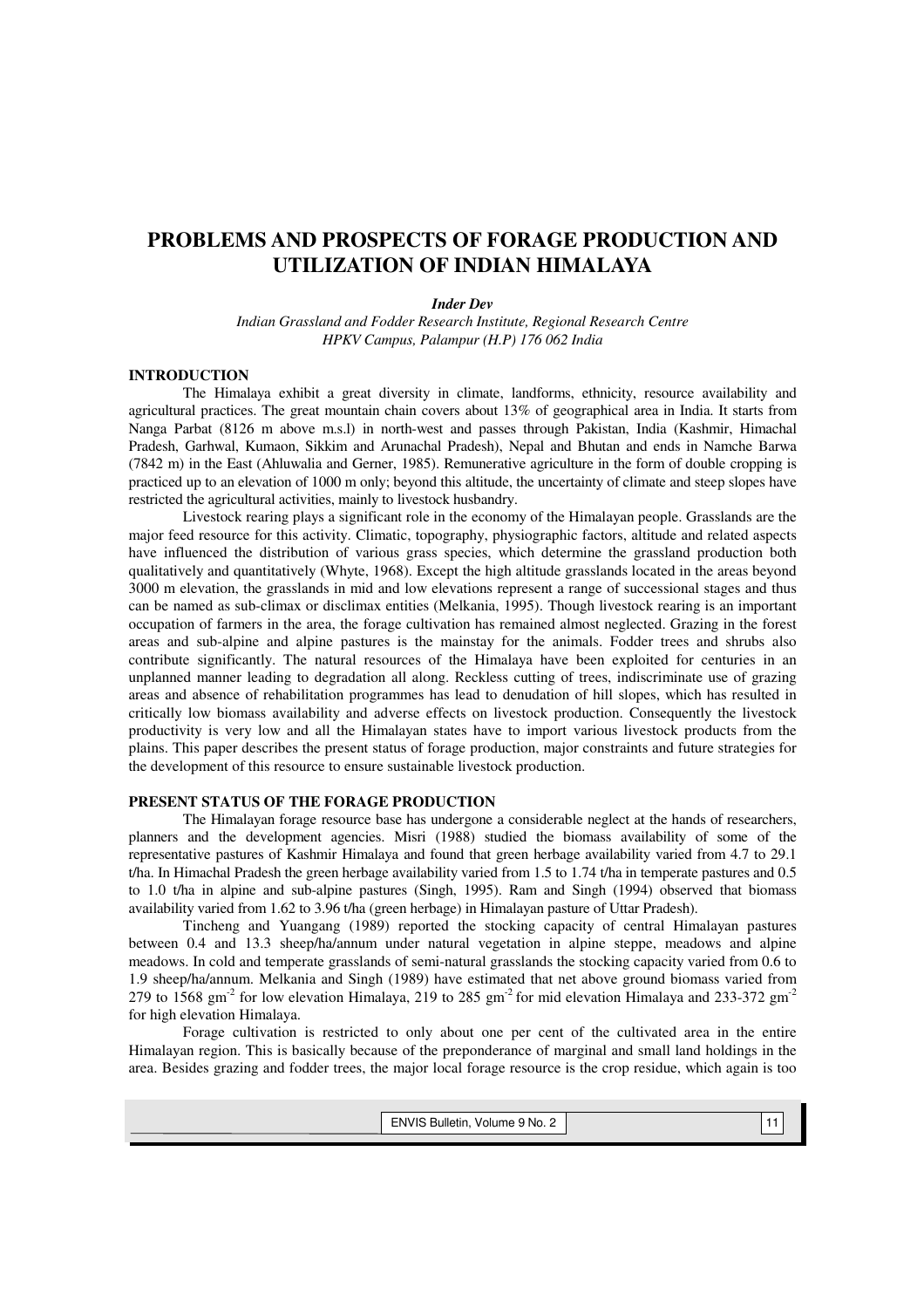inadequate to sustain the livestock. In the state like Himachal Pradesh there exists a gap of about 35.0 and 57.0% from dry and green forages, respectively. Every year on an average about 7450 t of wheat straw is imported annually from the neighboring states. (Vashist *et al*., 2000).

#### **CONSTRAINTS**

 The Himalayan region of India is presently under heavy stress on account of a large-scale exploitation for fuelwood, timber and fodder, mismanagement of forest resources and frequent fires (Khosla and Toky, 1985). There is acute shortage of fodder especially green nutritious fodder, which is the major cause of low productivity of the livestock, especially in hilly area (Deb Roy *et al*., 1989). The main reasons for low productivity is insufficient and low quality fodder and feed including grazing facilities (Deb Roy, 1993). The shortage of fodder supply in the Himalayan region is attributed to some of the following reasons.

### **i) Less area under fodder crops**

In Himalaya, all the available cultivated land has come into being after massive deforestation and creation of terraces. The division of the families has further fragmented the land. At present land holdings are very small and the farmer is always biased in the choice of the crops. Due to these reasons agricultural land ratio does not permit diversion of land from food production to cultivated fodder. Thus the area under fodder crops is meager and is not more than one per cent of the total cultivated land.

# **ii) Uncontrolled grazing**

 Grazing pattern of Himalayan tract clearly indicates a heavy grazing pressure on pasture. This has led to a decline in biomass availability. The grazing pattern has created manifold problems in these pastures. All the three vertical divisions of the Himalaya are under heavy and indiscriminate grazing. The outer hills are used for the grazing of local livestock and migratory livestock graze here for about six months. The mid-hill grasslands are protected only for about two to three months during monsoon and are grazed during rest of the year. Sub-alpine and alpine pastures of higher Himalaya are grazed from April to October, which is the active period for growth of vegetation; during rest of the year these are covered with snow. The edible species do not get time to grow, set seed and proliferate. Obnoxious weeds have invaded the pastures. Excessive and continuous grazing has severely damaged these lands. The herbage species found in these lands represent the third or fourth stage of degradation.

#### **iii) Poor Management Practices**

 The management practices play an important role in determining the productivity of grasslands, yet this has been the last priority of the farmers in the Himalayan region. Presence of inferior and unproductive grass species, lack of fertilization, absence of legume component, improper cutting and indiscriminate grazing are some of the factors responsible for poor productivity of the grasslands. There exists a wealth of indigenous knowledge for the proper utilization and management of the natural resource base but the farmers because of increasing population pressure and declining land productivity are not using it.

### **iv) Heavy livestock population**

 Livestock is the integral component of Indian agriculture, since time immemorial and its contribution to national economy through milk, meat, wool as well as farmyard manure (FYM) is enormous. We have approximately 20% of world's cattle, 50% of buffaloes, more than 120 million goats and 60 million sheep (Deb Roy, 1993). Due to religious belief the population of unproductive cattle is increasing. This huge population and poor fodder availability has widened the gap between demand and supply of forage crops. Moore (1974) maintained that considerable fodder resources were wasted on the maintenance of an excessive number of poorly fed and low yielding animals, which contributed to the process of pasture destruction.

# **v) Fodder tree use**

 Tree flora of Indian sub-continent is one of the richest on this globe. The Himalaya support about 84 trees and 40 shrubs of fodder value, yet not more than 20 trees are extensively used by the farmers (Misri,

|  | $\cdots$<br>Himalayan Ecology and Development |  |
|--|-----------------------------------------------|--|
|  |                                               |  |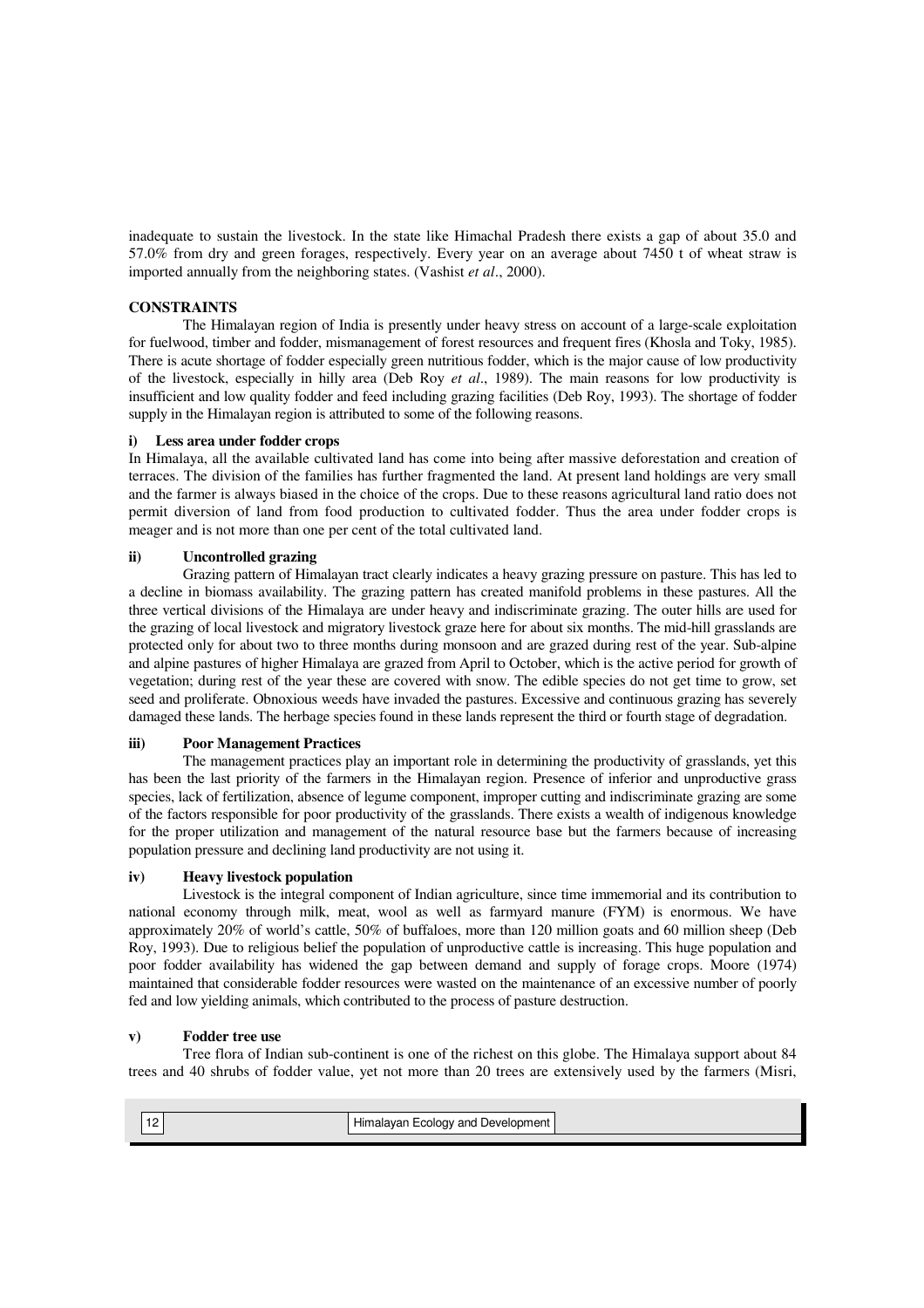1997). Tree leaf fodder is the major feed resource during lean periods, particularly the winters. The tree leaf fodder provides 50-90% of the forage demand during lean periods (Negi, 1977). The over exploitation and unscientific management of fodder trees has depleted this resource at huge environmental cost.

#### **STRATEGIES**

 Keeping in view the constraints in fodder production and in order to overcome the gap between demand and supply, the emphasis need to be given on several steps for augmenting the fodder production. Existing resource utilization pattern needs to be studied in totality according to a system approach. Fodder production is a component of the farming system and efforts need to be made for increasing the forage production in a farming system approach. The holistic approach of integrated resource management will be based on maintaining the fragile balance between productivity functions and conservation practices for ecological sustainability. The strategies for improvement and conservation of Himalayan resources particularly the forage resources will have to be dictated by actual customers-the native inhabitants of the region. Some of the scientific interventions, which could help in improving the productivity of forages, are described here.

### **(A) Agronomic management**

The herbage production from grasslands and meadows can be enhanced with the adoption of improved technology. Important components of this technology are:

- (a) Control of bushes and weeds
- (b) Pasture establishment
- (c) Introduction of legumes/grasses
- (d) Fertilizer application
- (e) Cutting and grazing management

### **(a) Control of bushes and weeds**

The bushes and noxious weeds and poor quality grasses may offer severe competition for light and nutrients. The most common obnoxious weeds of the Himalayan grasslands are *Lantana, Ageratum, Eupatorium etc*. These weeds can be controlled by cutting and stems treated with herbicides to prevent regrowth. The herbicides like Weedon 64, Picloram, Paraquat and Glyphosate *etc* @ 1.0-2.0 Kg/ha could be applied around the bush. Sood and Singh (1986) have found that paraquat spray in the 15 cm band @ 0.6 lt./ha reduced the weed incidence in the grasslands and the fresh herbage yield increased by 26.8%.

#### **(b) Pasture establishment**

The successful establishment of a pasture requires more skill and care, as compared to other crops. The method of introduction of improved grasses and legumes in the natural grasslands should be cost effective with minimum soil working. The following methods of establishment could be considered.

# **(i) Scratching or pitting**

Singh (1995) found that planting Nandi grass and Guinea grass in circular pits was superior over local practice. Similarly Sood and Kumar (1995) has found that pit method of introduction is superior to scrapping.

#### **(ii) Hoof and teeth method**

 The pasture could be heavily grazed; followed by throwing seeds, then allowing the animals to trample the area when soil is wet.

### **(c) Introduction of legumes/grasses**

 Forage legumes are important because they enrich the N content of the soil and have a high nutritive value. Legumes can be grown in mixtures with grasses in grasslands. They supply associated grasses with nitrogen and thereby contribute to the conservation of energy by reducing the need for N fertilization. By

| ENVIS Bulletin, Volume 9 No. 2 |  |
|--------------------------------|--|
|                                |  |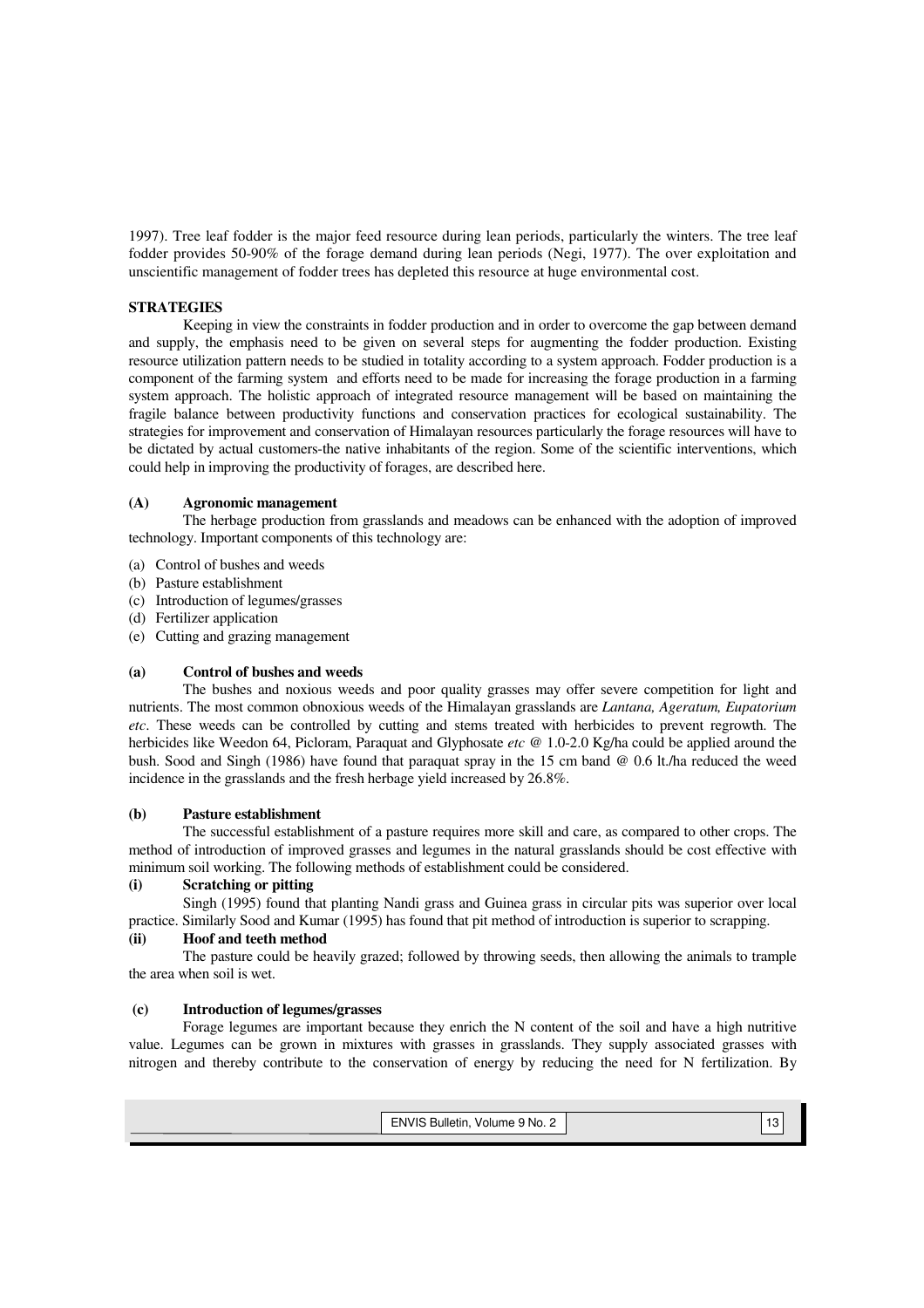introduction of legumes the quantity as well as quality of herbage production can be substantially increased. Among the legumes, Siratro (*Macroptelium atropurpureum*), *Stylosanthes hamata, S. scabra, Glycine javanica, Dolichos auxilaris, Desmodium spp and Centrosema pubescens etc*. have shown good performance (Melkania, 1995). Indigenous legumes such as clovers (*Trfolium pratens, T. repens)*, *Medicago denticulata*, *Melilotus alba*, white clover var. Ladino and Lousiana and red clover var. Montgomery have proved successful in Kashmir valley apart from Lucerne (*Medicago sativa* cv. T- 9, and Hunter river) and berseem (Gupta, 1977). Legumes and grass species can be introduced during July by seeding and tussock planting, respectively. A combination of *Siratro* has been found quite successful for the mid altitude region (Melkania, 1987). The herbage yield and nutritive value of the hay from grasses-legume mixtures were found five and two times higher, respectively than the hay of local species. It is essential that during the first year of seeding/tussock planting, grazing is restricted in treated sites and the grass cutting is done carefully to help the establishment of introduced fodder species.

 Some of the grasses; *Cenchrus ciliaris, Dactylis glomerata, Dicanthium annulatum, Festuca sp., Lolium sp., Pennisetum pedicellatum, etc.* and legumes; *Desmodium intortum*, *Dolichos lablab, Phaseolus artopurpureus, Stylosanthes humilis, Trifolium sp. etc.* have been found adapted to different agro-climatic regions of Indian Himalaya (Shastry and Patnaik, 1990).

 Legumes introduced in the pastures generally do not establish well due to ineffective nodulation. Hazra (1998) observed that the *Rhizobium* inoculation of the pasture legumes provides synergistic effect for better establishment and obtained 59% and 72% higher green and dry herbage yield as compared to control.

#### **(d) Fertilizer management**

The present poor production potential of pastures could also be attributed to poor fertility of soils. To raise the fertility status and rectify the deficiencies, soil testing coupled with field trials need to be conducted to work out the fertilizer requirement of different pastures. Generally, no fertilizer is added to rangelands except the dropped excreta by animals. Judicious use of fertilizer for pasture can boost the vegetative growth and is also economically feasible. Application of nitrogen fertilizer must be given in split doses for better utilization, whereas phosphorus and potash should be supplied as basal dose in case of grasses. In legumes the full dose of nitrogen, phosphorus and potash should be given as a basal dose in furrows or by broadcasting at the time of sowing. Dogra *et al.* (1997) found 120 Kg N/ha and 40 Kg P/ha as the most economical dose. Herbage yield increased significantly with the application of nitrogen @ 60 Kg/ha and phosphorus @30 Kg/ha (Sood and Sharma, 1996). Nitrogen @ 40 kg/ha and Phosphorus @ 30 Kg/ha applied as basal and two splits (onset of Monsoon and 45 days after first application) in natural grassland increased the forage yield significantly. Two splits were significantly superior to single application (Singh, 1995). The experiments on N and P requirement in Himachal Pradesh reveal that application of 80 Kg/ha each of nitrogen and phosphorus was found to be the best (Sood and Bhandari, 1992).

#### **(e) Cutting and grazing management**

The response to cutting of a forage plant depends upon its seasonal yield of carbohydrate storage, its growth habit and extent of inflorescence development. Frequency of cutting also significantly influences the yield and quality of herbage produced. The areas with high temperatures may require larger interval and low intensity of cutting to build up sufficient carbohydrate storage for regrowth. Singh *et al.* (1993<sub>b</sub>) concluded that tall fescue (*Festuca arundinacea*) produced highest dry matter, when it was cut at 30 days interval during second year. Cutting grasses twice from natural grasslands recorded higher fresh forage yield (14.54 t/ha)than one cut (12.08 t/ha) and three cuts(13.30 t/ha). The crude protein content was higher with two cuts compared to one cut (Kaul and Sood, 1986). Studies undertaken by Singh (1995) on cutting management of grasslands suggest that the herbage biomass yields can be doubled if harvested twice during July – October.

The Himalayan grasslands experience intense grazing pressure on account of being the prime source of forage. Grazing contributes more than 50% of the herbage requirement for sedentary and semi-migratory flocks,

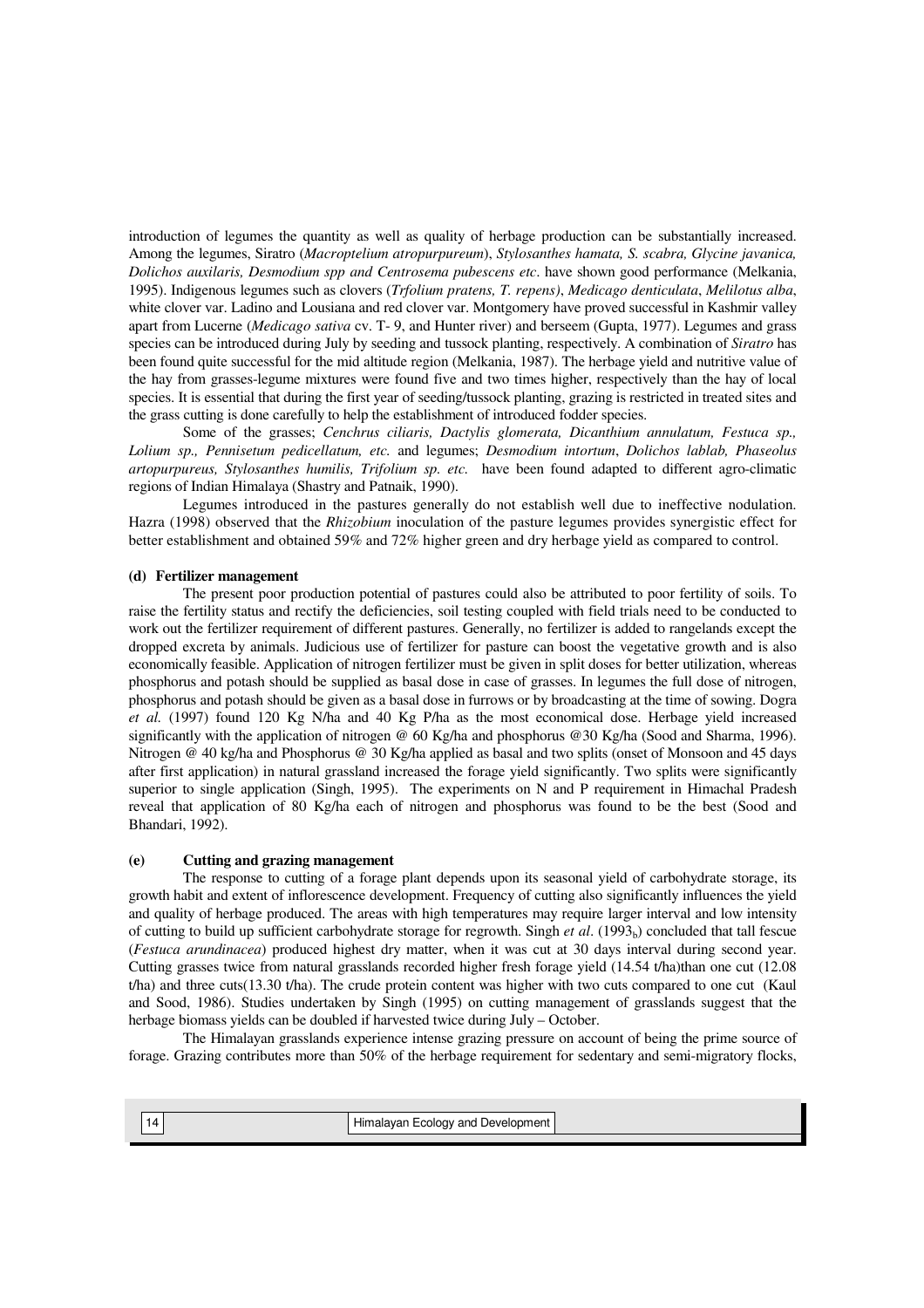while for migratory flocks 100% herbage is provided by grazing. Controlling the time, duration and intensity of grazing appears to be the key factors in grazing management. Periods of rest allow grazed perennials to replenish leaf area, seed set and store food reserves in their roots (Merrill, 1983; Adams *et al*., 1991). Continuous or too frequent access by large numbers of cattle to the same range impedes the ability of new growth to store food. The grazing can lead to the disappearance of nutritive species and infestation by less palatable species and weeds. Deferred rotational grazing system was found superior in *Sehima* dominated grasslands (Upadhyaya *et al*., 1971), resulting in greater number of animal days as compared to continuous approach. Rotational grazing has steadily gained the popularity in last two decades, because it offers better control over livestock distribution and feeding pattern with goals of periodically resting vegetation (Adams *et al*., 1991).

# **(B) Growing of fodder crops and fodder trees**

For augmenting fodder availability, emphasis needs to be given to cultivated fodder crops on large area. Important fodder crops of temperate region are; *Avena sativa, Brassica sp., Medicago sativa, Pisum sativum etc*. (Singh, 1987).

 Foliage of fodder trees could be fed to the livestock in mixture with crop residues and hay. Mixing of tree foliage with dry roughage improves their palatability and nutritive value. Shankar and Singh (1997) and Singh (1982) have suggested the different fodder trees for sub-tropical Himalaya and sub-temperate Himalaya.

# **(C) Silvipastoral System**

Silvipasture implies sustained and combined management of the same land for herbaceous fodder, top feeds and fuelwood, thereby leading to optimization of production. The Himalayan rangelands exhibited enormous gain in forage production over existing situation due to multi-tier silvipasture techniques amalgamated with an adaptable complementary plant species. Silvipastoral systems are the most important for increasing fodder production from the marginal, sub-marginal and other wastelands, which comprise about 50% of the total land area. It involves planting of multipurpose trees in the existing pastures/grazing lands or planting such trees on wasteland/denuded lands followed by sowing /planting of grasses and or legumes in between the inter-spaces of trees. Atul (1996) obtained 5-7 t/ha green fodder under silvipastoral system, where as it was only 3-4 t/ha with out a tree component. Sharma and Koranne (1988) found that maximum production of 300 g/m<sup>2</sup>/annum under the existing grasslands, while under modified network of silvipastoral system of *Digitaria decumbens + Bauhinia pupurea/Quercus incana/Grewia optiva/Celtis australis* the production varied from 1800-2450  $g/m^2$ /annum.

# **(D) Agrisilvipastoral system**

 Under the agrisilvicultural system multipurpose trees (MPTs) including fodder cum fuel trees can be grown in association with crops. Trees are pruned annually, yielding fodder as well as fuelwood. In addition to annual pruning, few trees are also cut down in order to allow light penetration and minimization of competition with the crops. Under alley cropping system MPTs like *Leucaena leucocephala* and even perennial pigeon pea *etc*. are pruned frequently to provide leaf fodder to get better crop production.

# **(E) Agrighorti-silvicultural system**

Under this system besides growing fruit trees and fodder crops, fast growing NFTs like *Leucaena leucocephala* can be lopped two to three times in a year to provide fodder (2.5-3.0 t/ha) and fuelwood (1.8-2.5 t/ha). These fodder trees also provide some protection to the fruit trees during summer and cold winters.

# **(F) Hortipastoral system**

In this system forage are grown in wide inter-row spaces of fruit trees for economic utilization of orchard lands. Hortipasture up to an elevation of 2000 m is catching up with the orchadist. Forage from hortipasture is consumed fresh and is also conserved as hay for winters. Sharma and Jindal (1989) found that the introduction of *Fescue* in apple orchard gave 83.5% higher fodder yield over local grasses in Shimla hills of

| ENVIS Bulletin, Volume 9 No. 2 | U |
|--------------------------------|---|
|                                |   |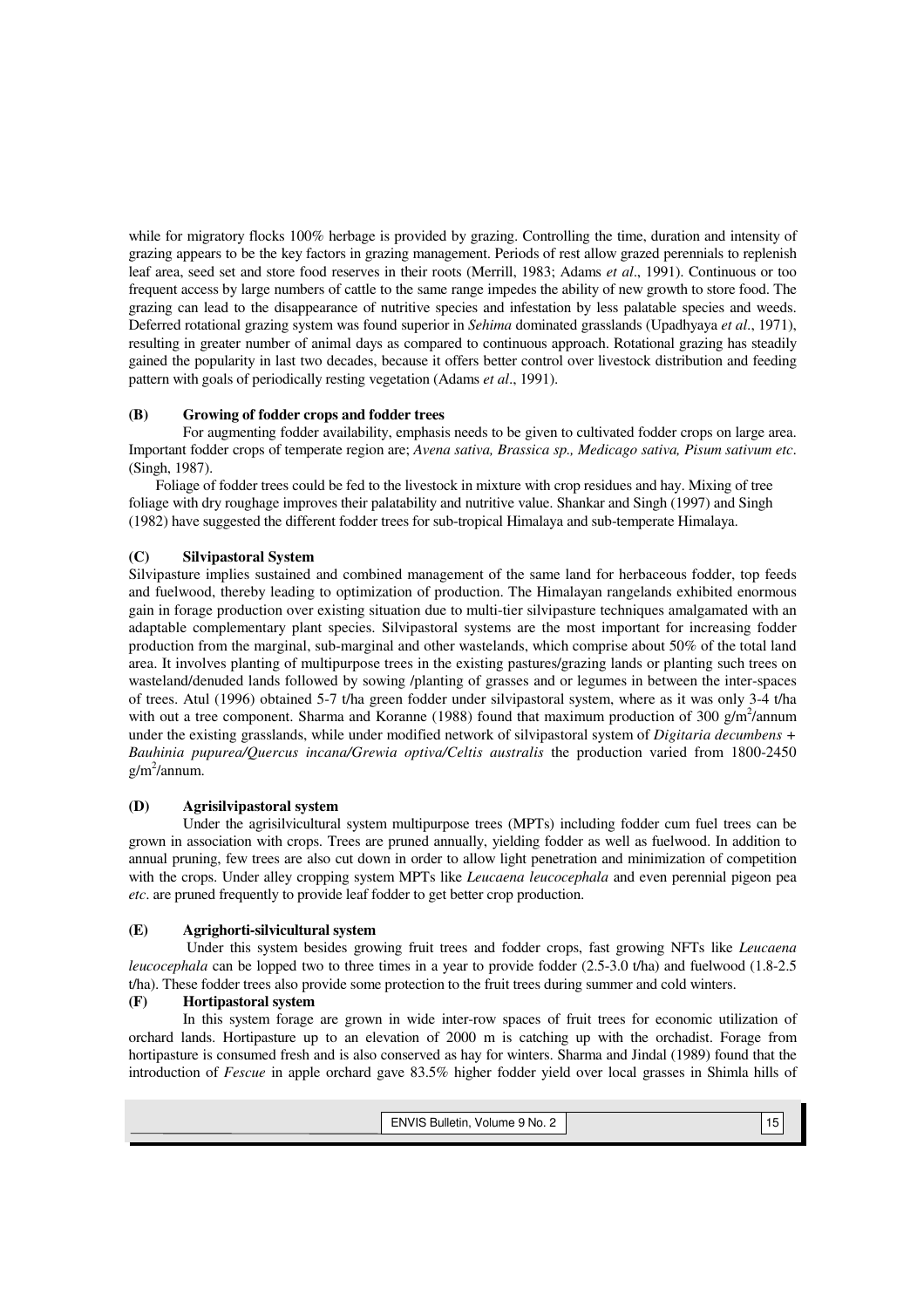### Himachal Pradesh.

There is considerable area under orchards in temperate regions. Inter spaces between fruit trees could be utilized for the production of fodder by growing perennial grasses and legumes. In U.P hills (Singh, 1995) reported that rye grass and orchard grass are the best perennial grasses for introduction in apple orchards. Soil N build up was maximum with white clover introduction.

#### **(G) Forage production in various land use systems**

Singh *et al.* (1193<sub>a</sub>) has recommended various interventions that may find place under different land use systems and has also reported their potential to produce green forage from experimental findings.

#### **(H) Forage production on terrace risers or bunds**

A non- competitive land use systems for forage production in the hills is to grow forage on terrace bunds and risers (Singh *et al.*, 1993<sub>a</sub>). Forage grasses/legumes/fodder trees grown on terrrace risers and bunds arrest the nutrient loss in run off water under high rainfall conditions of this region. This gives an added advantage to produce forage with out any fertilizer or manure.

#### **FUTURE THRUST**

- Forage production must be taken up as a first management goal and 25% of the forest area should be put under trees with regulated accessibility to the farmers.
- Growing forage grasses and fodder trees along village roads and panchayat lands
- Growing forage grasses and fodder trees on terrace risers/bunds- a non competitive land use system
- Conservation of native biodiversity for future improvement
- Breeding biotic, abiotic, stress tolerant cultivars of forage species suitable for area not used under arable agriculture
- Participatory techniques to be adopted to identify the problems and to carry out the improvement programme
- In-depth studies on migratory graziers
- Forage based agroforestry systems
- Controlled grazing to maintain the productivity of pasture (grazing should be allowed as per carrying capacity)

#### **CONCLUSIONS**

 It may be concluded that the forage production situation in the region is very alarming and corrective measures have to be taken to improve the same. Delineation of the area for various agricultural activities should be created and adhered under legislation. A comprehensive grazing policy needs to be formulated for the entire zone. Both grazing and forage cultivation has to be considered complementary to each other and simultaneous efforts are required to improve the both. Fodder tree improvement programmes for higher leaf fodder have to be initiated. In order to improve the grasslands, the grassland management needs to be considered holistically promoting the interaction between grassland, livestock and the grazing communities, so that this vast natural resource can serve human society substantially, more particularly grazing communities of the region.

#### **REFERENCES**

Adams, B.W., Ehlert, G. and Robertson, A. (1991). Grazing systems for public grazing lands. Range notes No. 10 (Alberta forestry lands and wildlife, public lands division, Leth-bridge, Alberta). pp. 1-8.

Ahluwalia, H.P.S and Manfred Gerner (1985). Himalaya. A practical guide. Himalayan books, New Delhi. pp 469.

Atul (1996) Silvipastoral system a tool for reclaiming wastelands. In : Agroforestry manual (ed. Atul and Punam)



16 | Himalayan Ecology and Development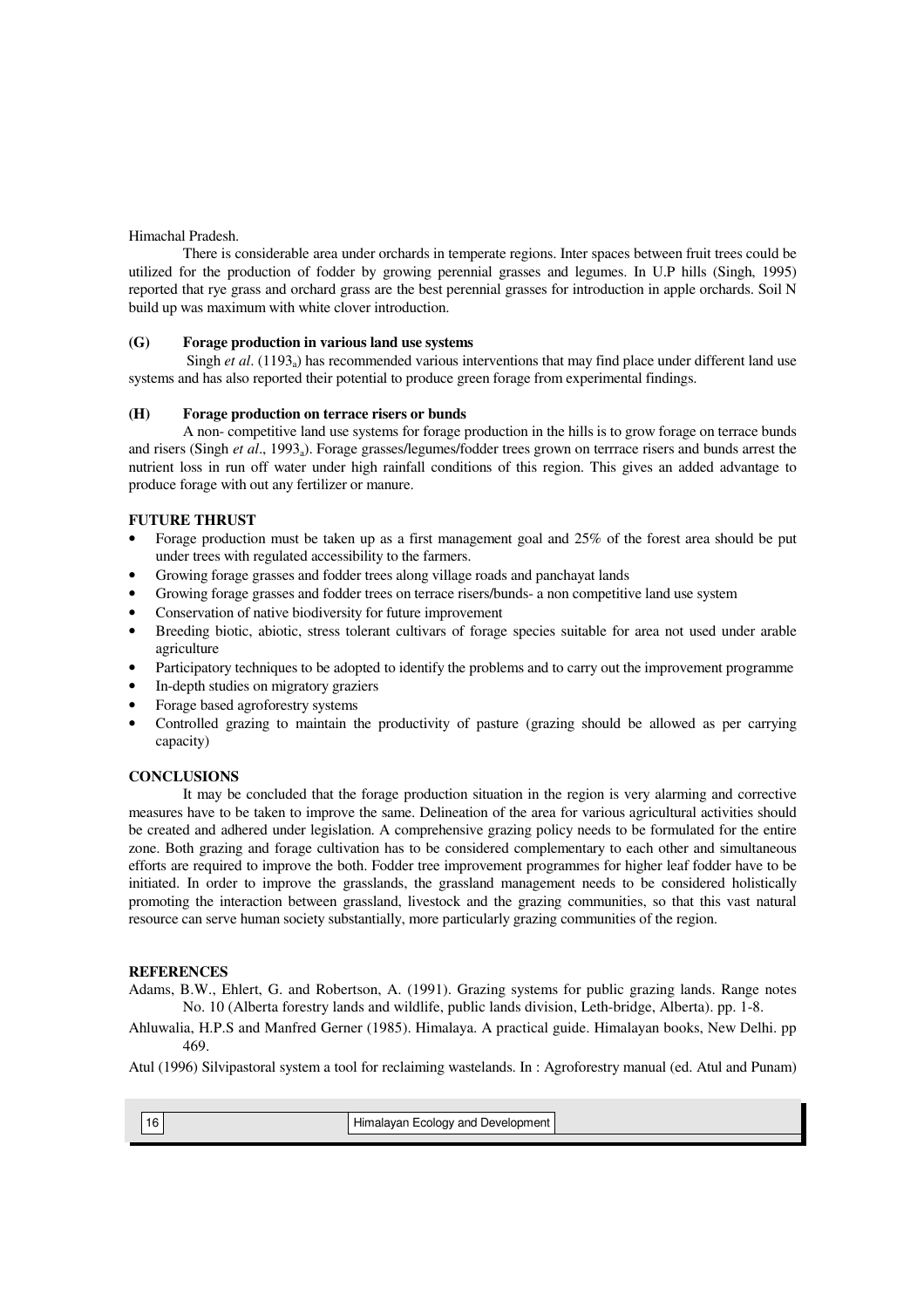HPKV, (1996) 73 –97.

Deb Roy (1993). Reap more biomass through diversity in forestry. Intensive Agriculture. XXXI (5-8): 23-26

- Deb Roy, Shankaranarayan, K.A and Pathak R.S (1989). The Fodder Trees of India and their importance. Indian Forester, 106 : 306 –311.
- Dogra, K.K., Katoch, B.S., Sood, B.R. and Singh, Gurudev. (1997). Production potential and quality of silviherbage systems viz-a-viz natural grasslands in the humid sub tropics of H.P. Range Management and Agroforestry 16(2): 165 –168.
- Gupta, R.K. (1977). Energy forests- Farm and Community lands. Indian Farming.
- Hazra, C.R. (1998). Integrated nutrient management for sustainable forage production in pasture and silvipastures. Fertilizer. News. 43(3): 33-45.
- Kaul, A.K. and Sood, B.R. (1986). Production and quality of a natural grassland as affected by cutting frequency and nitrogen application. Indian Journal of Range Management. 7(1): 5-9.
- Khosla, P.K. and Toky, O. P. (1985). Renewed scientific interest in agroforesry. In: Agroforestry systems: A New Challenge (ed. P.K. Khosla, and S. Puri) ISTS, Solan : 7-24.
- Melkania, N.P. (1987). Search for an ideal grass-legume introduction for mid-Himalayan grasslands. Indian Journal of Range Management. 8:51-53.
- Melkania, N.P. (1995). Forage resources and forage production systems in Central Himalaya. In: New Vistas in Forage production (ed. Hazra, C.R and Misri, Bimal). AICRPF (IGFRI). Publication Information Directorate, New Delhi. 203-211.
- Melkania, N.P. and Singh, J.S (1989). Ecology of Indian grasslands. In: Perspective in Ecology (ed. J.S Singh and B. Gopal), Jagmonder Book Agency, New Delhi.
- Merrill, J. (1983). " The XXX Ranch: Managing Range for Ecology and Economy", Publication No. ys-83-1, Chapter offprint from 1983. Year Book of Agriculture (U.S. Deptt. of Agriculture, Washington, D.C., pp. 87-94).
- Misri, B.K. (1988). Forage production in alpine and sub-alpine regions on northwestern Himalaya. In: Pasture and Forage Crop Research, A State of Knowledge Report (ed. Punjab Singh). RMSI, Jhansi. 43-45
- Misri, B.K. (1997). Important fodder trees/shrubs of temperate Himalaya: Distribution pattern and habitat affinities. In Training Course on Management and Utilization of fodder trees and shrubs in sub-tropical and temperate Himalaya. Sponsored by FAO Rome, organised by IGFRI, Jhansi, (September 22 – 30, 1997). pp. 18-23
- Moore, M.P. (1974). Secular aspects of the sacred cow: The productivity of Indian farm animals. IDS discussion paper, Institute of Development Studies, University of Sussex.
- Negi, S.S. (1977). Fodder Trees in Himachal Pradesh. Indian Forester. 103 : 616-622
- Ram Jeet and Singh, S.P. (1994). Ecology and conservation of alpine meadows in central Himalaya, India. In: High altitudes of the Himalaya (ed. Y.P.S. Rangtey and R.S Rawal). Gyanodya Prakashan, Naintial.
- Shankar, V and Singh, J.P (1997). Important fodder trees/shrubs for sub-tropical Himalaya: Distribution pattern and habitat affinities. In Training course on management and utilization of fodder trees and shrubs in sub-tropical and temperate Himalaya. Sponsored by FAO, Rome, organised by IGFRI (September 22- 30, 1997). Pp. 1- 17.
- Sharma, B.R and Koranne, K.D (1988). Present status and management strategies for increasing biomass production in North-Western Himalayan rangelands. In: Rangelands – resources and management (ed. Punjab Singh and P.S. Pathak ). Range Management Society of India. Indian Grassland and Fodder Research Institute, Jhansi. pp. 138-147.
- Sharma, J.R and Jindal, K.K (1989). Introduction of superior varieties of grasses in orchards. Paper presented in

| ENVIS Bulletin, Volume 9 No. 2 | . |
|--------------------------------|---|
|                                |   |